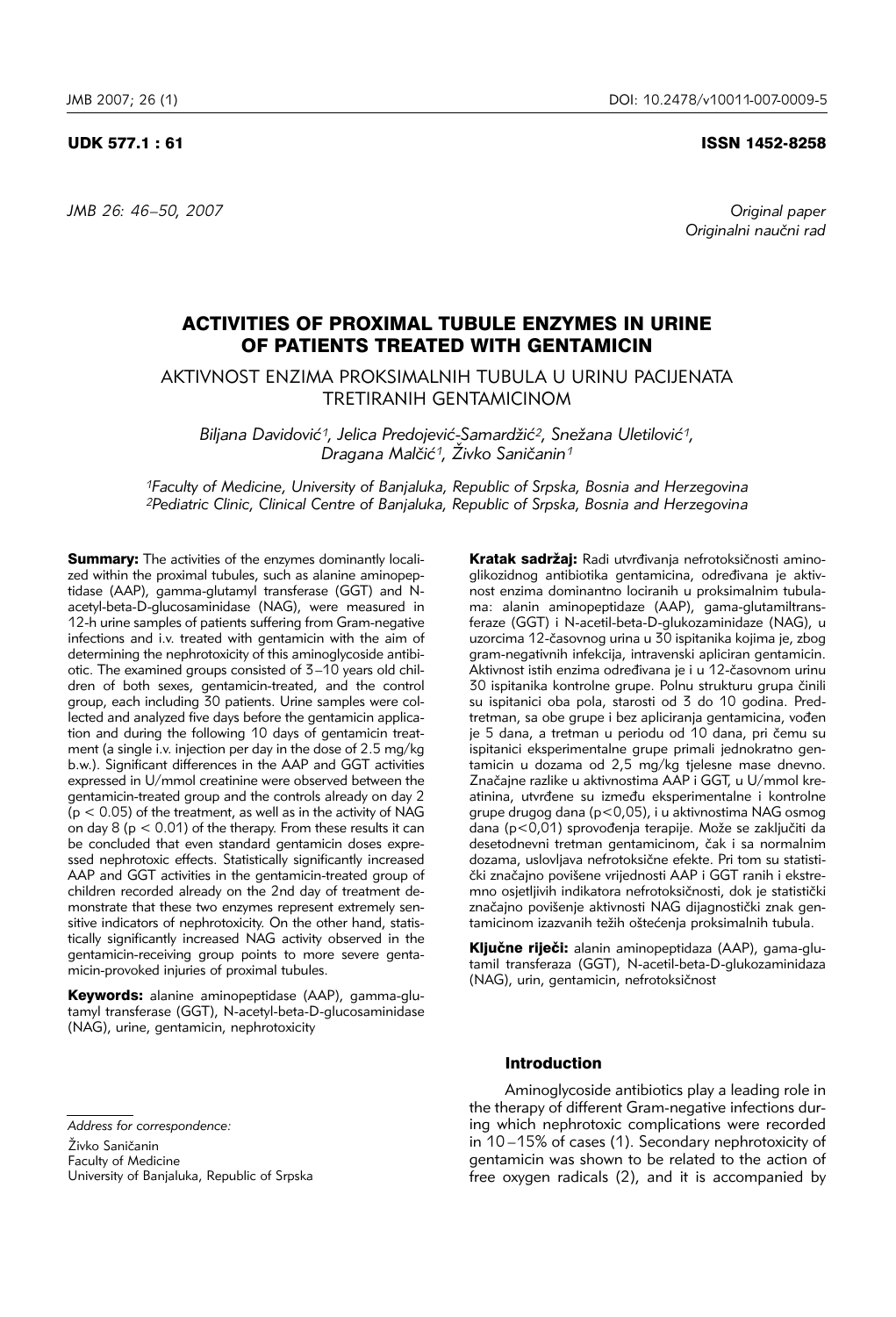increased activities of AAP (EC 3.4.11.2), GGT (EC 2.3.2.2) and NAG (EC 3.2.1.30) in urine, all these enzymes being dominantly localized in the proximal tubules (3).

Numerous authors clearly demonstrated the nephrotoxic effects of high gentamicin doses applied to experimental animals by the determination of AAP, GGT and NAG activites in urine (4–10). However, the results of clinical studies performed on patients receiving a standard gentamicin dose of 2.5 mg/kg b.w. for 10 days, aimed at the examination of whether the changes in activity of the above-mentioned enzymes in urine could serve as reliable markers of gentamicin-related early injuries of proximal tubules, were somewhat contradictory (11–13). This prompted us to examine the activity of AAP, GGT and NAG in urine samples of patients treated for 10 days with a standard gentamicin dose of 2.5 mg/kg b.w. and to find out whether these enzymes could serve as markers of early proximal tubule injuries.

#### Materials and Methods

The examinations included sixty 3–10 years old children of both sexes, patients of the Pediatric Clinic of the Clinical Centre in Banjaluka. Thirty children were treated with a single i.v. injection of gentamicin, in the dose of 2.5 mg/kg b.w./day during 10 consecutive days, against Gram-negative bacterial infections. A group of 30 age- and sex structure-matched children without health problems with the urogenital tract served as controls.

Morning 12-h urine was collected and kept at –25 °C till the analyses of enzyme activities. Urine collection started 5 days before the onset of gentamicin treatment. The data on the age, sex and state of health of the patients were obtained by a questionnaire on the first day of the collection of urine samples.

In order to separate the enzymes, urine samples were subjected to gel filtration (14). The activities of AAP (15), GGT (16, 17) and NAG (18), as well as creatinine concentrations (19), were determined by photometry. Enzyme activities were expressed as U/mmol creatinine.

The results were analyzed by standard statistical methods and expressed as means  $\pm$  S.D. Significance of the differences between the groups was evaluated by Student's t-test. Statistical significance was accepted at  $p < 0.05$ .

# **Results**

Mean values of AAP, GGT and NAG activities, expressed in U/mmol creatinine, are depicted in *Figures 1, 2* and *3*, respectively. During the 5-day pretreatment period, variations in the activity of exami-



Figure 1 Enzymatic activity of AAP in urine of children receiving a single gentamicin injection in the dose of 2.5 mg/kg b.w./day i.v., 4 and 2 days before gentamicin application and on days 2, 4, 6, 8 and 10 of therapy, and in urine of the corresponding controls. Results are expressed as means ±S.D.

Days

- control group experimental group

Ò

5

10

0 g

 $0.7$ 

 $0.6 -$ 

 $0.5 -$ 

 $0.4$ 

 $0.3 -$ 

 $0.2 -$ 

 $0.1$ 

 $\overline{O}$ 

E,

AAP enzymuria (units/mmol creatinine)



Figure 2 Enzymatic activity of GGT in urine of children treated with a single gentamicin injection in the dose of 2.5 mg/kg b.w./day by i.v. route, 4 and 2 days before the onset of gentamicin therapy and on days 2, 4, 6, 8 and 10 of therapy, and in urine of the corresponding controls. Results are expressed as means ±S.D.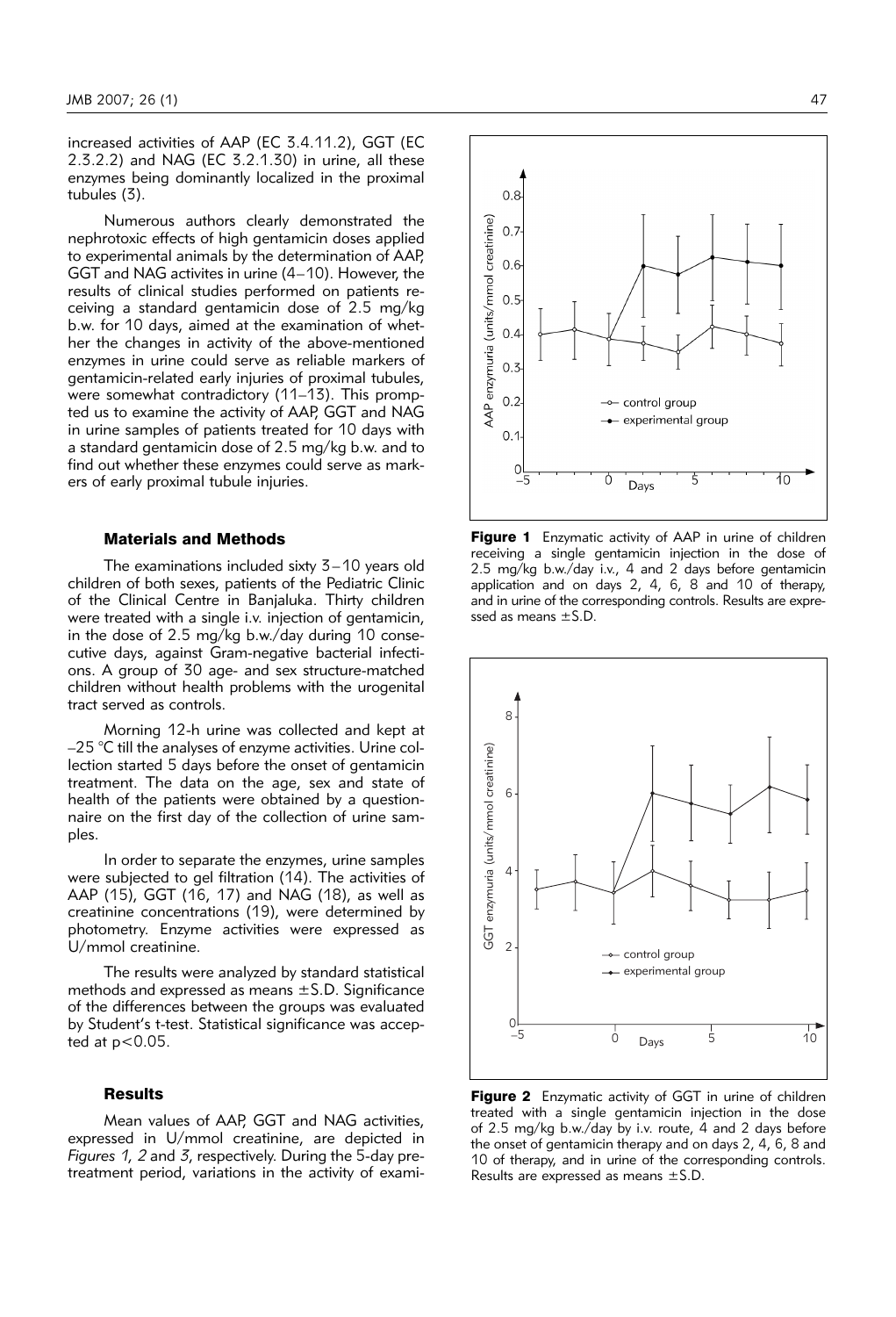

Figure 3 Enzymatic activity of NAG in urine of children receiving i.v. a single gentamicin injection in the dose of 2.5 mg/kg b.w./day, 4 and 2 days before gentamicin treatment and on days 2, 4, 6, 8 and 10 of therapy, and in urine of the corresponding controls. Results are expressed as means ±S.D.

ned enzymes of 4.0% (AAP), 4.8% (GGT) and 8.3% (NAG), were negligible.

Statistically significant increase of AAP activity  $(\bar{x} = 0.60 \pm 0.15)$ , expressed as mean value  $\pm$ S.D. in relation to that of the control group ( $\bar{x} = 0.37 \pm \frac{1}{2}$ 0.07;  $p < 0.05$ ) was recorded already on the second day after the onset of the therapy (*Figure 1*). During the following days of gentamicin treatment, increased AAP activity was observed, but the level of statistical significance of the differences between the gentamicin-treated group and the control one remained roughly the same.

The activity of GGT was also significantly increased in the gentamicin-treated group of patients in comparison with the control group ( $\bar{x} = 6.0 \pm 1.3$ *vs.*  $\bar{x} = 3.9 \pm 0.8$ ; p<0.05) on the second day of the therapy, and, similar to AAP, the level of statistical significance of the differences between the groups was roughly the same till the end of the antibiotic application (*Figure 2*).

From the data graphically presented in *Figure 3*, it can be seen that the activity of NAG was almost unchanged in the gentamicin-treated group in relation to controls during the first seven days of therapy. The increase in the activity of this enzyme was recorded on day 8 of the treatment and the mean values were significantly higher in the gentamicin-treated group in comparison with the controls ( $\bar{x} = 0.85 \pm 0.19$  vs.  $\bar{x}$  $= 0.35 \pm 0.13$ ; p<0.01). The level of statistical significance between the groups remained constant during the last two days of gentamicin therapy.

### **Discussion**

In the present study, the possible nephrotoxicity of gentamicin given in a single i.v. dose of 2.5 mg/kg/ /day to 3–10 years old children with Gramnegative infections was examined. The study was based on the results of Bennet (20), who reported that aminoglycoside nephrotoxicity is characterized by decreased glomerular filtration and necrosis of proximal tubules accompanied by increased activities of the enzymes localized within the proximal tubules which are excreted in urine. The examinations included 3–10 years old children, because, as shown previously, the excretion of enzymes from proximal tubules in infants is unstable and relatively lower values were obtained for the activity of the characteristic enzymes in urine, when compared to older children (21). The gentamicin-treated group consisted of children with Gram-negative infections, 40% of which suffered from urinary tract infections and 60% from pyelonephritis.

Our results confirmed the hypothesis that even if applied in normal doses, gentamicin expresses nephrotoxic effects at the cellular level, resulting in increased activities of several proximal tubule enzymes. The increase of brush border enzyme activities, i.e. AAP and GGT, was observed rather early, already on day 2 of the gentamicin therapy, while that of the NAG was recorded much later, on day 8 of this antibiotic application (*Figures 1*–*3*). This is in disaccord with the results of Ahijad and Garcia (22) who reported the appearance of the first nephrotoxic gentamicin-induced symptoms on day 7 of gentamicin therapy. After the first elevation of AAP and GGT activity observed in the present study, the level of significance of the differences between the gentamicin-treated group of children and the corresponding control remained roughly the same. This means that nephrotoxicity depends on individual gentamicin dose and not on the duration of therapy. Opposite to that, our results showed increased NAG activity close to the end of therapy, suggesting that it was more dependent on the duration of gentamicin treatment than on the dose applied. Similar to the data of Kos et al (13), the results presented here showed that increased activity of proximal tubule enzymes in urine was not accompanied by clinical signs of kidney injuries. Faster response of AAP and GGT during gentamicin application in comparison to that of NAG could be ascribed to the appearance of pathohistological changes of kidney tubule organelles at subcellular level at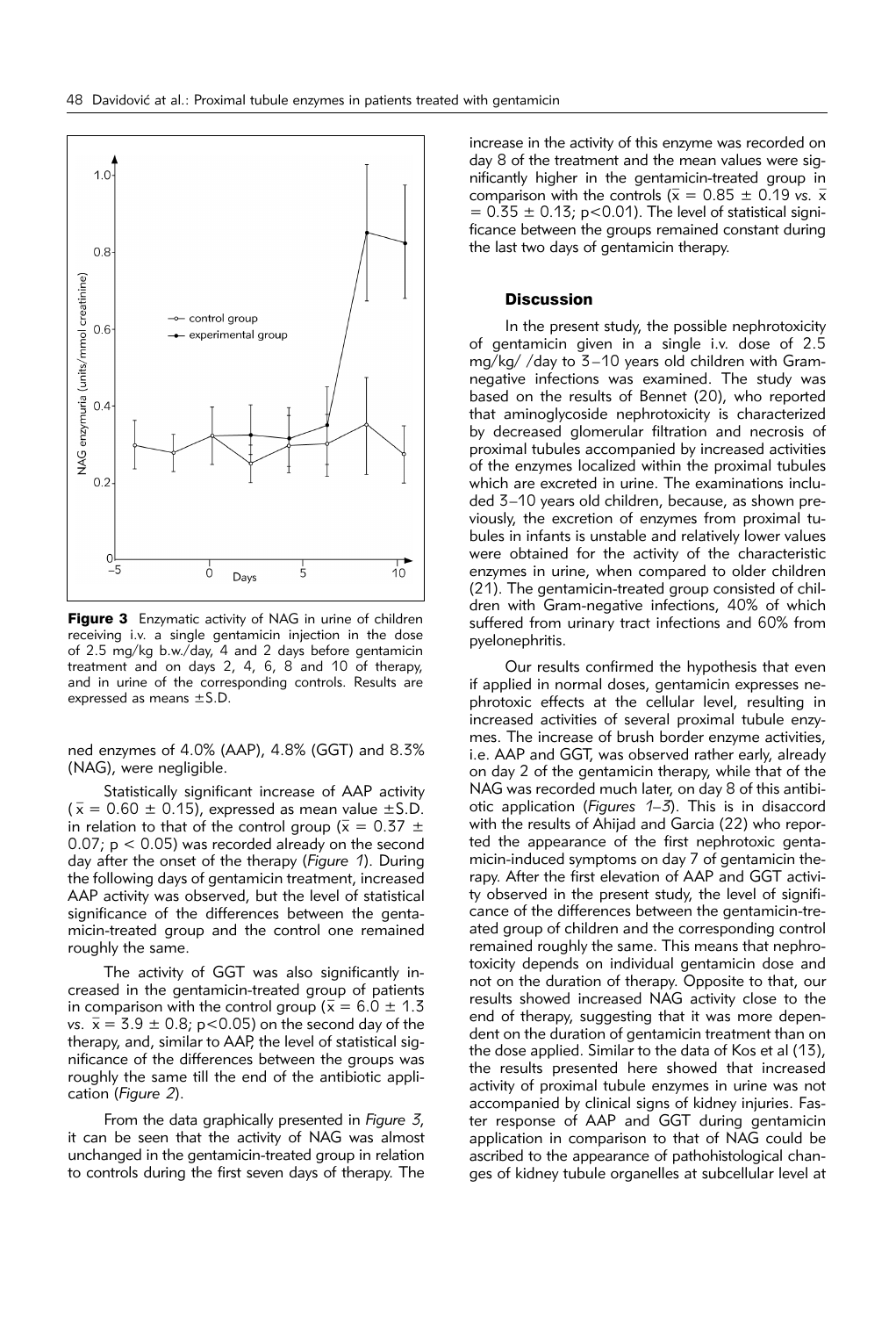the different time points of the therapy. It is also possible that different mechanisms are involved in the control of these enzyme activities. It is quite believable that two independent mechanisms play a role in gentamicin-related nephrotoxicity, i.e. that brush border cells of the proximal tubule epithelium are much more sensitive and respond much earlier to single daily gentamicin doses than the lysosomes of proximal tubule cells. Because of that, increased activities of AAP and GGT could be interpreted as the sign of less severe injury of proximal tubule cells, and these two enzymes could be taken as early and very sensitive indicators of gentamicin nephrotoxicity. Damages of lysosomes in proximal tubule cells result from the cumulative action of gentamicin, and this was the reason for the relatively late increase of NAG activity

# **References**

- 1. Musso CG. Aminoglycoside and nephropathy. Electron J Biomed 2004; 2: 2–4.
- 2. Cuzzocrea S, Mazzon E, Dugo L, Serraino I, Di Paola R, Britti D, et al. A role for superoxide in gentamicin-mediated nephropathy in rats. Eur J Pharmacol 2002; 450: 76–6.
- 3. Trajtnar F. Urinary enzymes as indicators of aminoglycoside nephrotoxicity. Folia Pharm Univ Carol 1995; 19: 91–9.
- 4. Whiting PH, Brown J. The relationship between enzymuria and kidney enzyme activities in experimental gentamicin nephrotoxicity. Ren Fail 1996; 18 (6): 899–909.
- 5. Van der Harst MR, Bull S, Laffont CM, Klein WR. Gentamicin nephrotoxicity'a comparison of *in vitro* findings with *in vivo* experiments in equines. Vet Res Commun 2005; 29 (3): 247–61.
- 6. Lenz FM, Bright J, Knight R, Westwood FR, Davies D, Major H, et al. Metabonomics with 1-H-NMR spectroscopy and liquid chromatography-mass spectrometry applied to the investigation of metabolic changes caused by gentamicin-induced nephrotoxicity in the rat. Biomarkers 2005; 10 (2–3): 173–87.
- 7. Rivers BJ, Walter PA, O'Brien TD, King VL, Polzin DJ. Evaluation of urine gamma-glutamyl transpeptidase- -to-creatinine ratio as a diagnostic tool in an experimental model of aminoglycoside-induced acute renal failure in the dog. J Anim Hosp Assoc 1996; 32(4): 323–36.
- 8. Fauconneau B, Favreliere S, Pariat C, Genevrier A, Courtois P, Piriou A, et al. Nephrotoxicity of gentamicin and vancomycin given alone and in combination as determined by enzymuria and cortical antibiotic levels in rats. Ren Fail 1997; 19 (1): 15–22.
- 9. Rossier Y, Divers TJ, Sweeney RW. Variations in urinary gamma-glutamyltransferase/urinary creatinine ratio in

which can be considered as an indicator of more severe injuries of proximal tubule cells.

From the results obtained throughout the present study, it can be concluded that even normal gentamicin doses express nephrotoxic effects followed by elevated enzymatic activities of AAT, GGT and NAG, i.e. enzymes dominantly localized within the proximal tubules. Since both AAT and GGT responded to gentamicin treatment already on the 2nd day of the therapy, they are obviously very sensitive and reliable indicators of the nephrotoxicity of this aminoglycoside antibiotic. As shown here, NAG activity depends more on the duration of therapy than on the individual gentamicin doses applied, and increased activity of this enzyme indicates more serious damages of proximal tubule cells.

horses with or without pleuropneumonia treated with gentamicin. Equine Vet J 1995; 27 (3): 217–20.

- 10. Grauer GF, Greco DS, Behrend EN, Mani I, Fettman MJ, Allen TA. Estimation of quantitative enzymuria in dogs with gentamicin-induced nephrotoxicosis using urine enzyme/creatinine ratios from spot urine samples. J Vet Intern Med 1995; 9 (5): 324–7.
- 11. Kavukcu S, Soylu A, Turkmen M. The clinical value of urinary N-acetyl-beta-D-glucosaminidase levels in childhood age group. Acta Med Okayama 2002; 56 (1): 7–11.
- 12. Wiland P, Szechcinski J. Proximal tubule damage in patients treated with gentamicin or amikacin. Pol J Pharmacol 2003; 55 (4): 631–7.
- 13. Kos M, Jazwinska-Taranawska E, Hurkacz M, Orzechowska-Juzwenko K, Pilecki W, Klempons J. The influence of locally implanted high doses of gentamicin on hearing and renal function of newborns treated for acute hematogenous osteomyelitis. Int J Clin Pharmacol Ther 2003; 41 (7): 281–6.
- 14. Werner M, Maruhn D, Atoba M. Use of gel filtration in the assay of urinary enzymes. J Chromatog 1969; 40: 254–63.
- 15. Jung K, Scholz D. An optimized assay of alanine aminopeptidase activity in urine. Clin Chem 1980, 26/9: 1251–4.
- 16. Persijn JP, Van der Slik W. A new method for the determination of gamma-glutamyltransferase in serum. J Clin Chem Clin Biochem 1976; 14 (9): 421–7.
- 17. Szasz G. A kinetic colorimetric method for determination of  $\gamma$ -glutamyltranspeptidase in serum. Z Klin Chem Klin Biochem 1974; 12 (5): 228–32.
- 18. Maksime J, Saito E, Obuchi M, Kanayama M, Harakawa K, Yosida U. Improved kinetic rate assay of urinary Nacetyl-beta-D-glucosaminidase with 2-chloro-4-nitrophenyl-N-acetyl-beta-D-glucosaminidase as substrate. Clin Chem 1990; 36/2: 319–22.